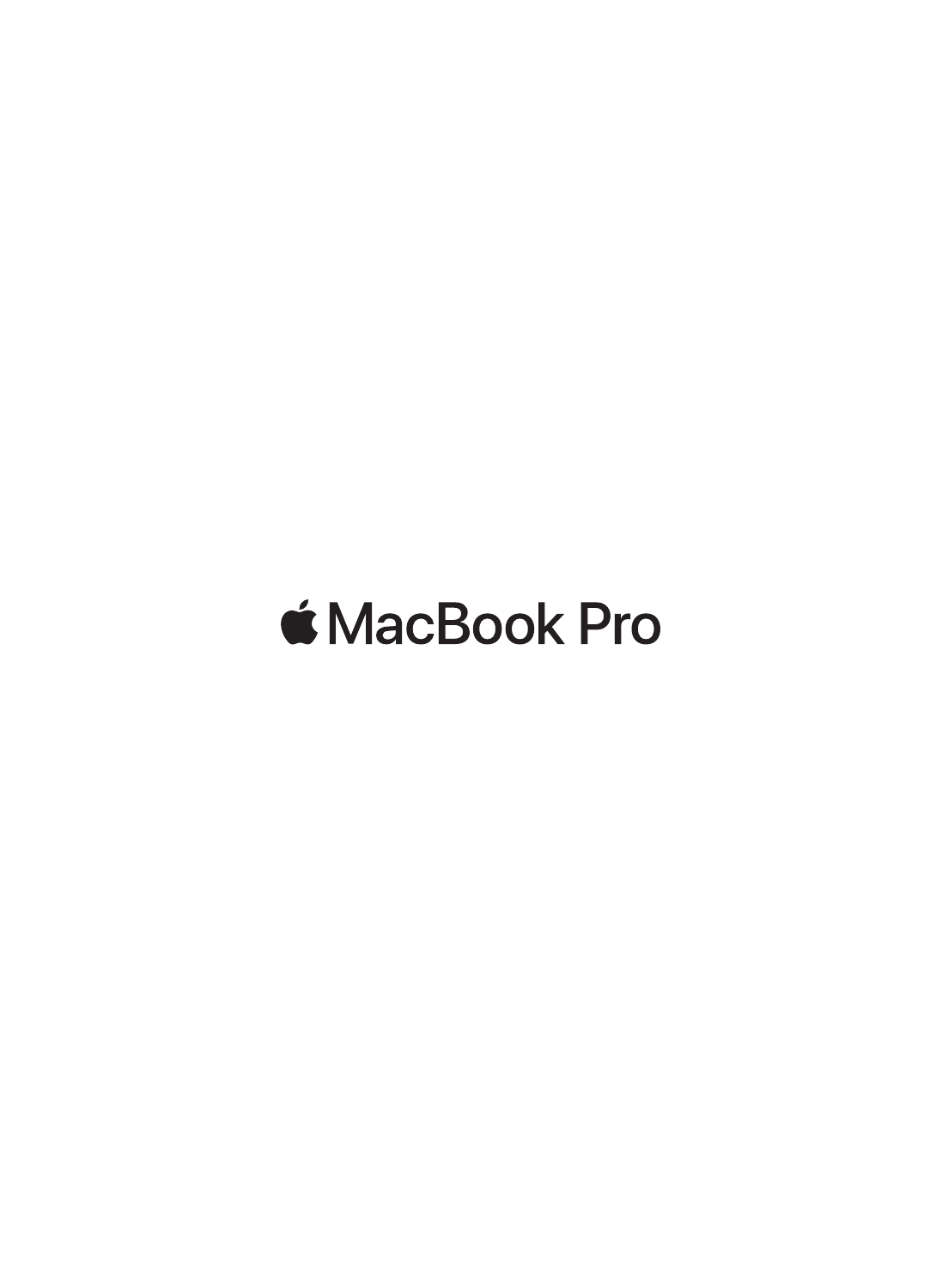# Welcome to your MacBook Pro

MacBook Pro automatically starts up when you lift the lid. Setup Assistant helps get you up and running.



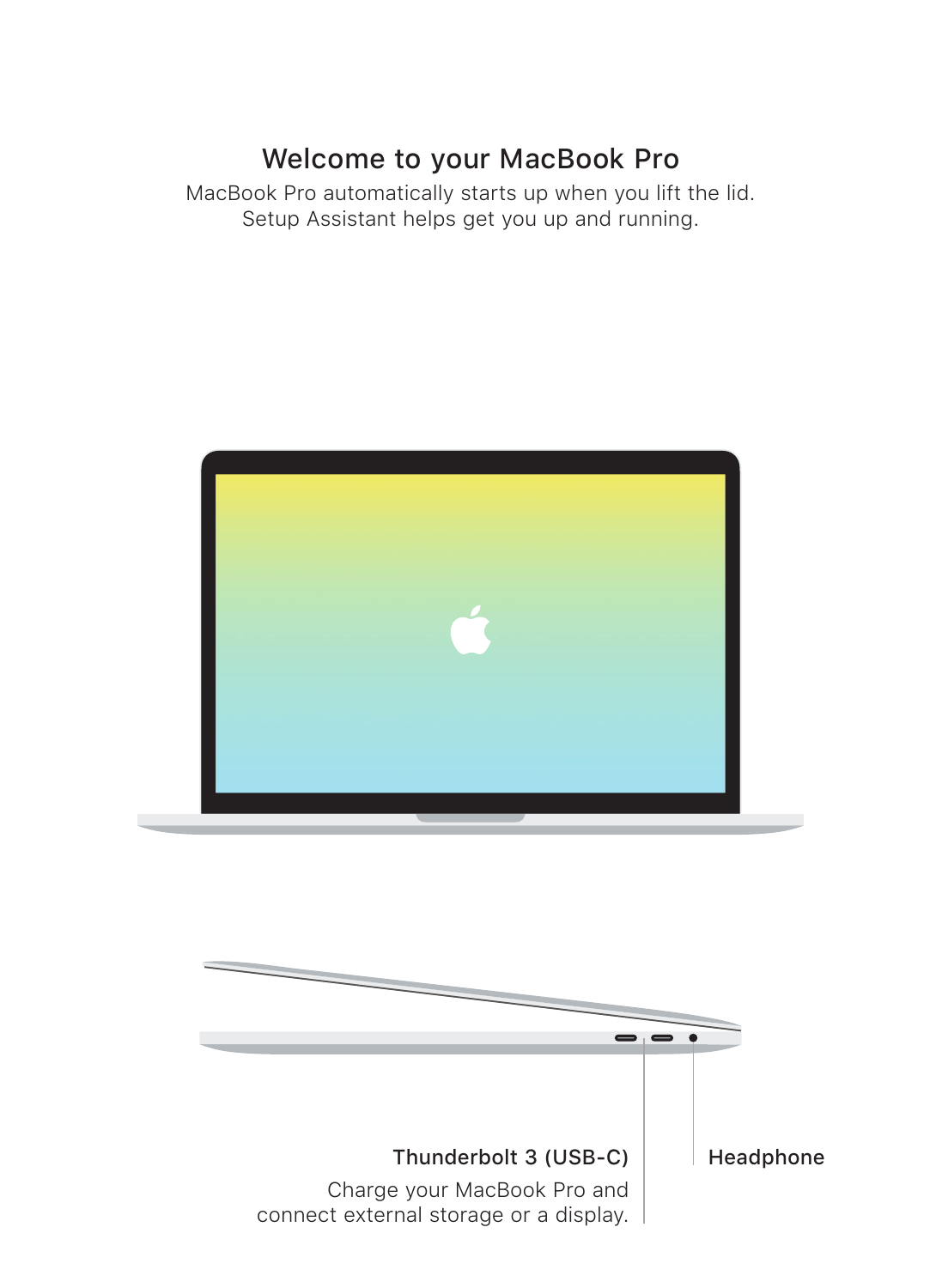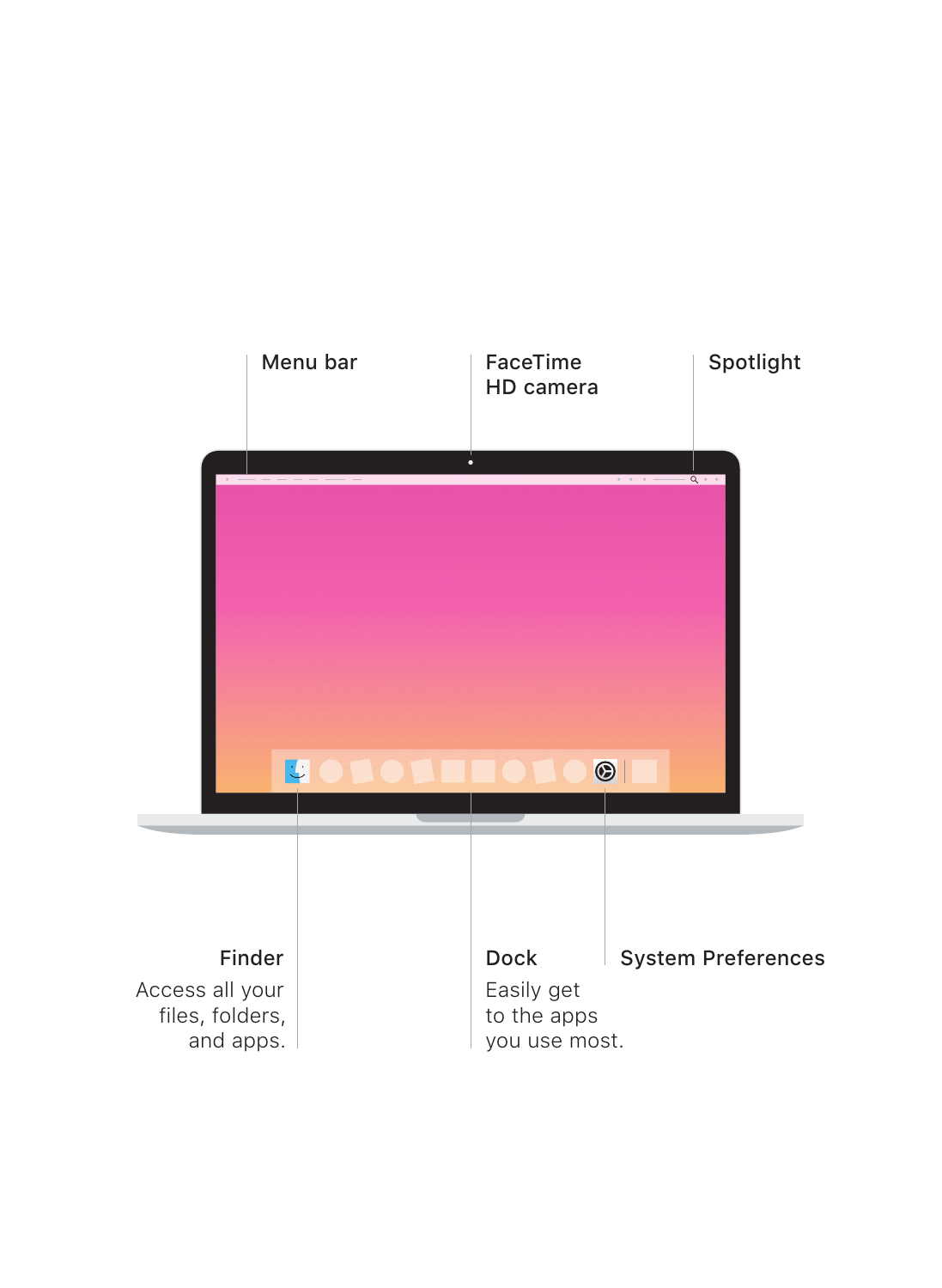#### Touch Bar

The Touch Bar changes based on your current application and activity. Use the Control Strip on the right side to adjust frequently used controls like volume and brightness. Tap  $\overline{\mathbb{R}}$  to expand the Control Strip. Tap  $\otimes$  on the left to close it.

#### Touch ID

Your fingerprint can unlock MacBook Pro and make purchases from the App Store, the iTunes Store, Apple Books, and websites using Apple Pay.



#### Multi-Touch trackpad gestures

Brush with two fingers on the trackpad to scroll up, down, or sideways. Swipe with two fingers to flip through web pages and documents. Click with two fingers to right-click. You can also click and then press deeper on the trackpad to Force click text and reveal more information. To learn more, choose System Preferences in the Dock, then click Trackpad.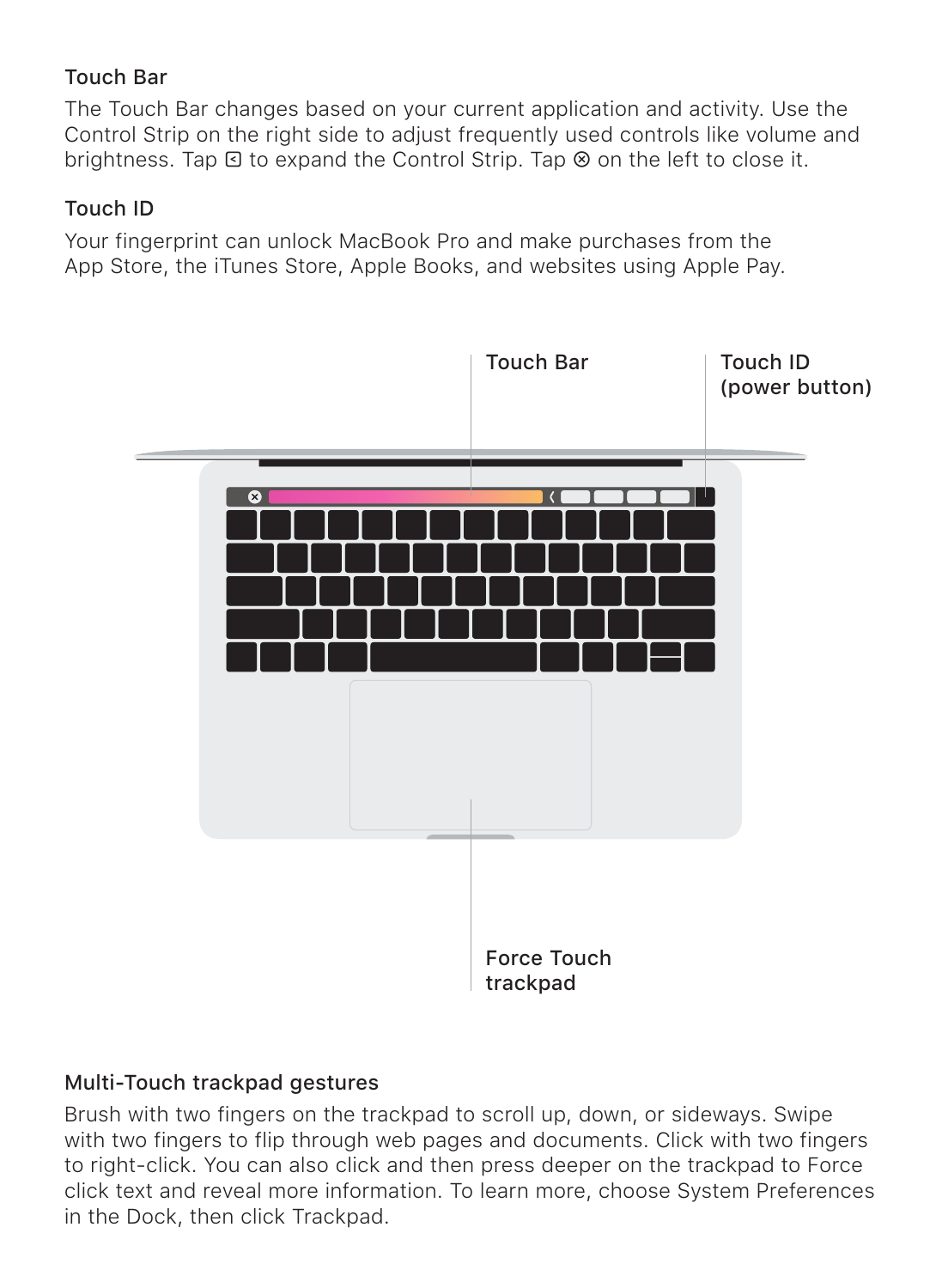### Get the *MacBook Pro Essentials* guide

Learn more about setting up and using your MacBook Pro in the *MacBook Pro Essentials* guide. To view the guide, go to support.apple.com/guide/macbook-pro.

## Support

For detailed information, go to support.apple.com/mac/macbook-pro. To contact Apple, go to [support.apple.com/contact.](http://support.apple.com/contact)